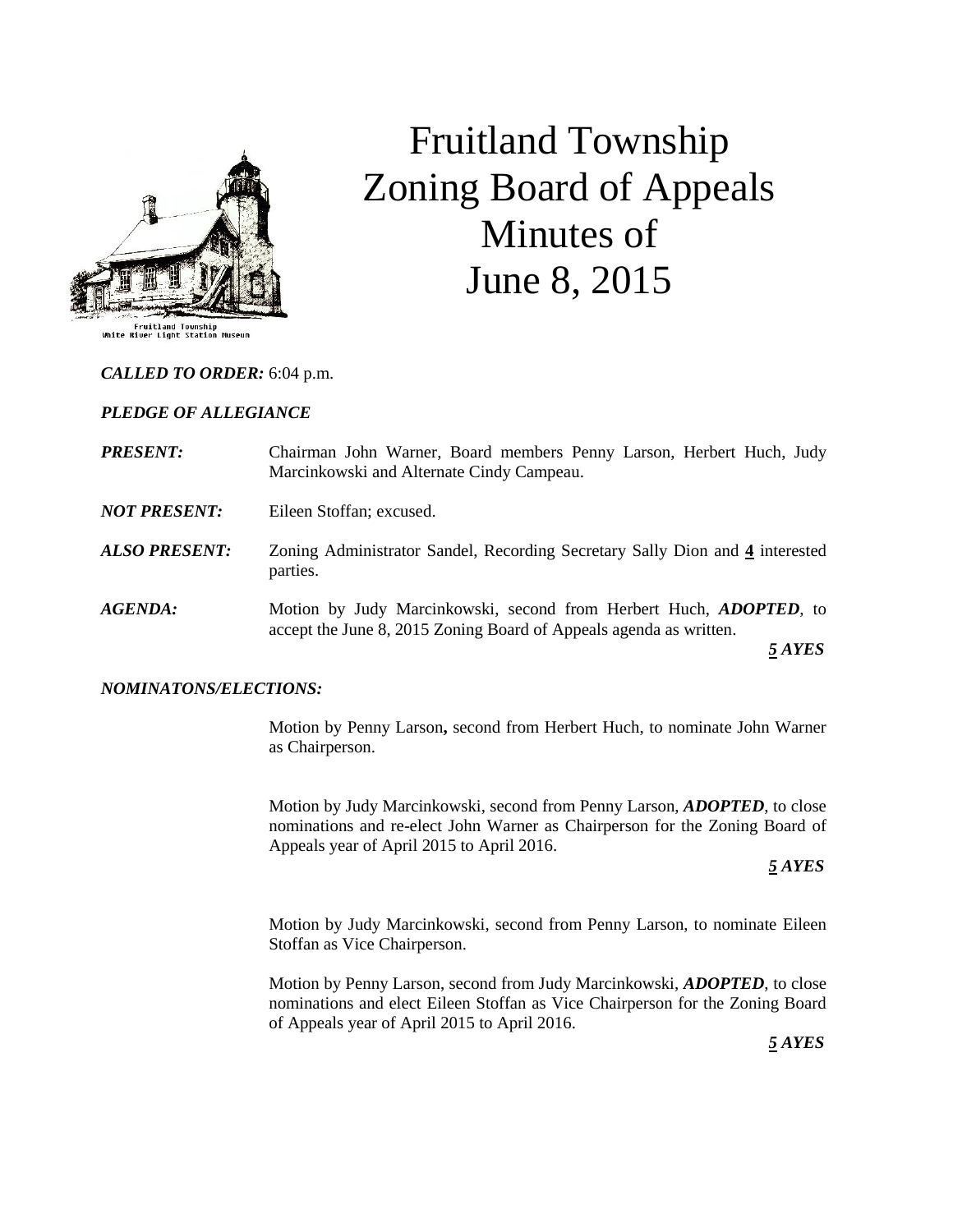Motion by Penny Larson, second from Herbert Huch, ADOPTED, to close nominations and elect Judy Marcinkowski as Secretary for the Zoning Board of Appeals year of April 2015 to April 2016.

 *5AYES*

# *MINUTES:* Motion by Penny Larson, second from Herbert Huch, *ADOPTED,* to accept the December 8, 2014 Zoning Board of Appeals minutes as written.

*5 AYES*

Chairman Warner explained the purpose and function of the Zoning Board of Appeals.

### *Whitehall Road (Vacant) 61-06-101-100-0002-03*

**Applicant Midwest V. LLC, 403 Oak Street, Spring Lake, MI 49456, owner Winberg Development, LLC 8868 Water Street, Montague, MI 49437,** requests a variance from the following article: *Article XVI, Parking and Loading, Section 16.07 Off-Street Loading Requirements,* to allow the loading space for the proposed Dollar General to be in the side yard instead of the rear yard.

# *Public Hearing Open 6:13 p.m.*

### *Correspondence:* None

Zoning Administrator Sandel explained that the ordinance requires loading to be located in the rear yard. That would require more blacktop, create more run off, he believes the proposed location being in the side yard would be better.

Chairperson Warner explains that the Planning Commission did Site Plan Review last week and because of some issues brought forth by the Muskegon County Health Department he also thinks it will work better where proposed in the side yard.

Scott Knowlton and Peter Oleszczuk (Manager) of Midwest V, LLC were here to give brief explanation of the project and answer any questions.

Mr. Knowlton advised there is one full size semi delivery per week most times. This will not be a loading dock and it is proposed as close to the rear of the building as possible. If they have to place in the rear more greenspace would be lost. The Planning Commission has required a 75' natural buffer zone. The driveway will be shared via easement with the parcel to the south as required by the Muskegon County Road Commission.

### *Public Comment:*

None

# *Public Hearing Closed 6:24 p.m.*

# *Board Comments:*

With a subdivision bordering the rear of these parcels consensus of the Board Members is it makes sense to relax the off street loading requirements. We want to keep as much greenspace as possible.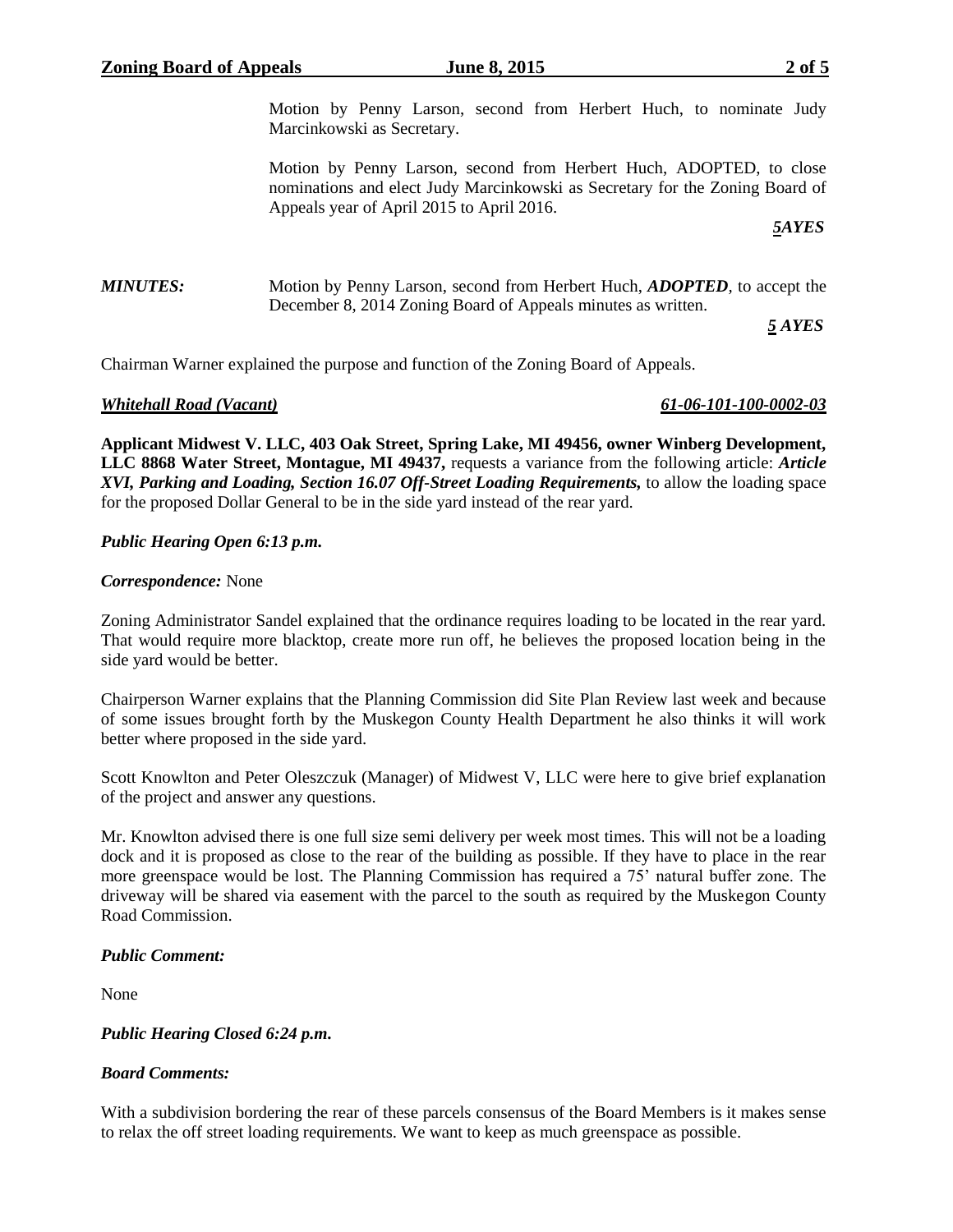Review standards for variances were reviewed.

Motion by Penny Larson, second from Judy Marcinkowski, *ADOPTED*, to *GRANT* the variance as requested to allow for the off-street loading to be located at the south rear side of the building. *Roll Call Vote: Campeau AYE, Huch AYE, Larson AYE, Marcinkowski AYE, Warner AYE*

Chairman Warner informed that they have 180 days to begin the project.

### *1943 W. Tyler Road 61-06-125-300-0002-00*

**Applicant Gregory C. Tyler, 1943 W. Tyler Road, Muskegon, MI 49445,** requests a variance from the following articles: *Article III, General Provisions, Section 3.08 Accessory Buildings and Uses and Section 3.34 Agriculture Uses,* to construct a 4,800 square foot Accessory Building to be used for the storage of agricultural equipment and personal items. The proposed building exceeds the maximum footprint size and is closer to the side yard setback than allowed.

# *Public Hearing Open 6:37 p.m.*

### *Correspondence:* None

Mr. Tyler explains he and his wife own approximately one hundred fourteen acres. Property has been in the family since 1863. They had a 20,000 square foot building in Muskegon Heights that they used for storage for their things as well as others that the roof collapsed on last winter. They are heavy into agricultural, they mow seventeen of these acres using small tractor with deck behind it. They are logging the property right now. They cannot fit all of their stuff in a 3,200 square foot building that is allowed. That would leave the motorhome and boat out; those things would create an eyesore.

Board Member Larson asked if he will be using any of the proposed square footage for rental.

Mr. Tyler answered no.

Mr. Tyler stated they have some blueberry bushes and fruit trees. They do not sell any of the fruit to the public; it is consumed by him and his family.

Board Member Campeau asked why not place the building further back.

Mr. Tyler stated he wants it close enough to use it, to have it be convenient.

Chairperson Warner asked if there was any way to work with the size allowed.

Mr. Tyler answered no, he owns a 35' motor home and a 26' boat, and he also wants room for a workshop.

Chairperson Warner stated his personal view is if this was a 100 plus acre working farm it would be a different story, however, to store toys this proposed size is very excessive.

Mrs. Tyler stated the reason they mow seventeen acres is because of locust trees that were taken down.

Board Member Marcinkowski asked if the building would have electricity and heat.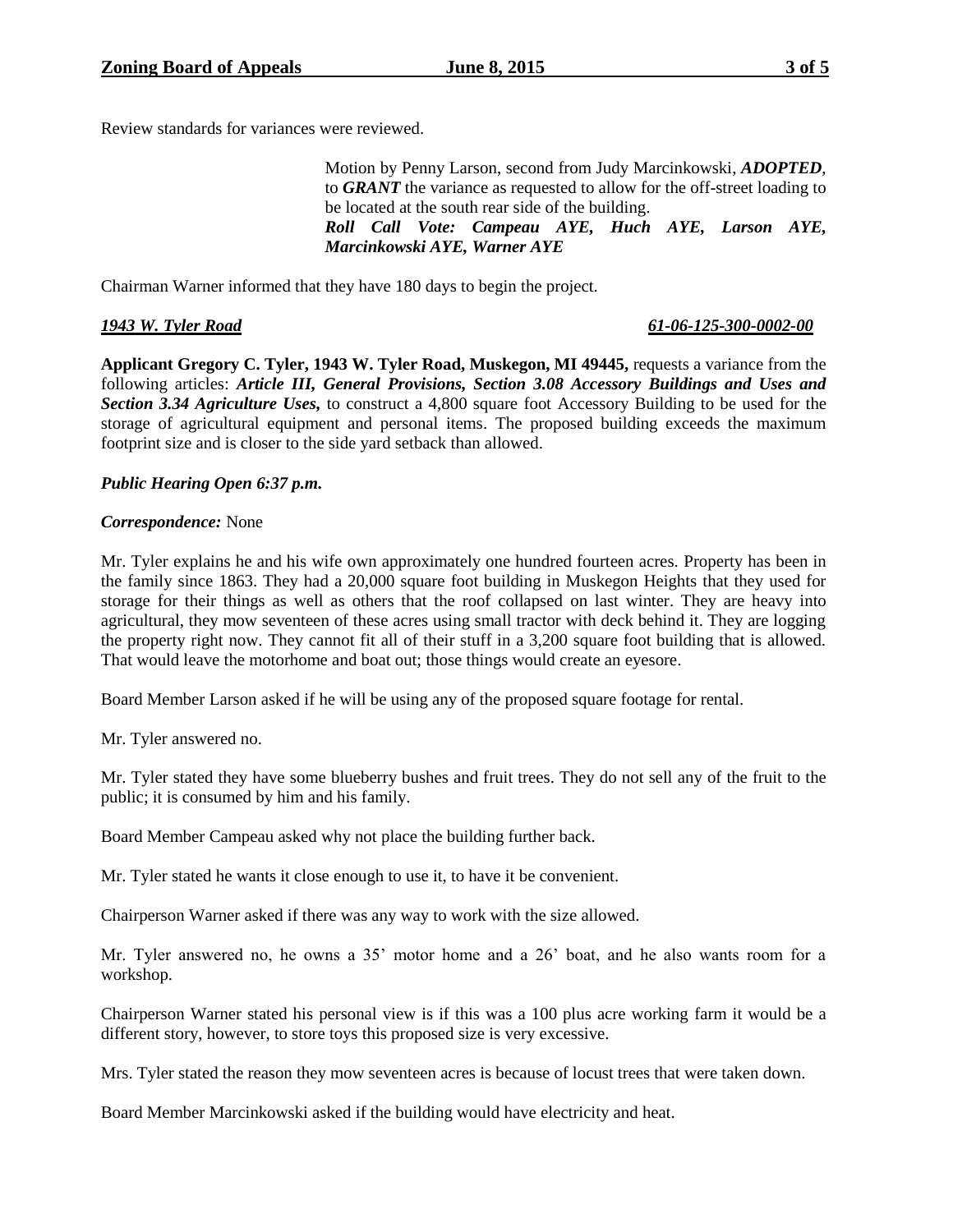## **Zoning Board of Appeals June 8, 2015 4 of 5**

Mr. Tyler answered yes it will have electricity, however, no heat at this time, if he makes a workshop he will insulate and heat. It will have no plumbing.

# *Public Comment:*

**1. Chris Campeau, 4753 W. Bard Road,** does not feel parcel is being used as agriculture as defined by the Township Ordinance, **opposes**.

# *Public Hearing Closed 7:05 p.m.*

# *Board Comments:*

Board Member Huch asked if it matters that the farm has been in the family for over one hundred years.

Zoning Administrator Sandel stated he is not sure about the one hundred year, however, if they were truly making money as defined in the Township Ordinance they could have more square footage of building(s).

Chairperson Warner asked about the breakdown of how much square footage of the building would be used for agriculture.

Mr. Tyler gave them a list, however, did not want made part of the record.

Board Member Marcinkowski expressed concern with the proposed location; it is too close to the parcel next to them.

Board Member Campeau agrees.

Chairperson Warner stated he believes the sizes of accessory buildings were set for a reason.

Board Member Huch stated this applicant has so much land and they have paid taxes for years. He feels they should be able to have a building to store stuff inside. He still would like to know about the one hundred year ownership and if it had been farmed even if not farmed by the current owners.

Board Member Marcinkowski read the definition of "Agriculture Uses" from the Zoning Ordinance.

Chairperson Warner stated even with not meeting the definition of Agriculture they can have a 3,200 square foot building in a residential district with the amount of property they own and that they could meet the 75' side setback by either moving the building over or doing a land division to change the lot lines for the neighboring parcel.

Review standards for variances were reviewed.

Motion by Herbert Huch, second from Penny Larson, *DENIED*, to grant the variance as requested. *Roll Call Vote: Campeau NAY, Larson AYE, Huch AYE, Marcinkowski NAY, Warner NAY*

Chairman Warner informed that they have up to 30 days to appeal in Circuit Court the denial of their variance request.